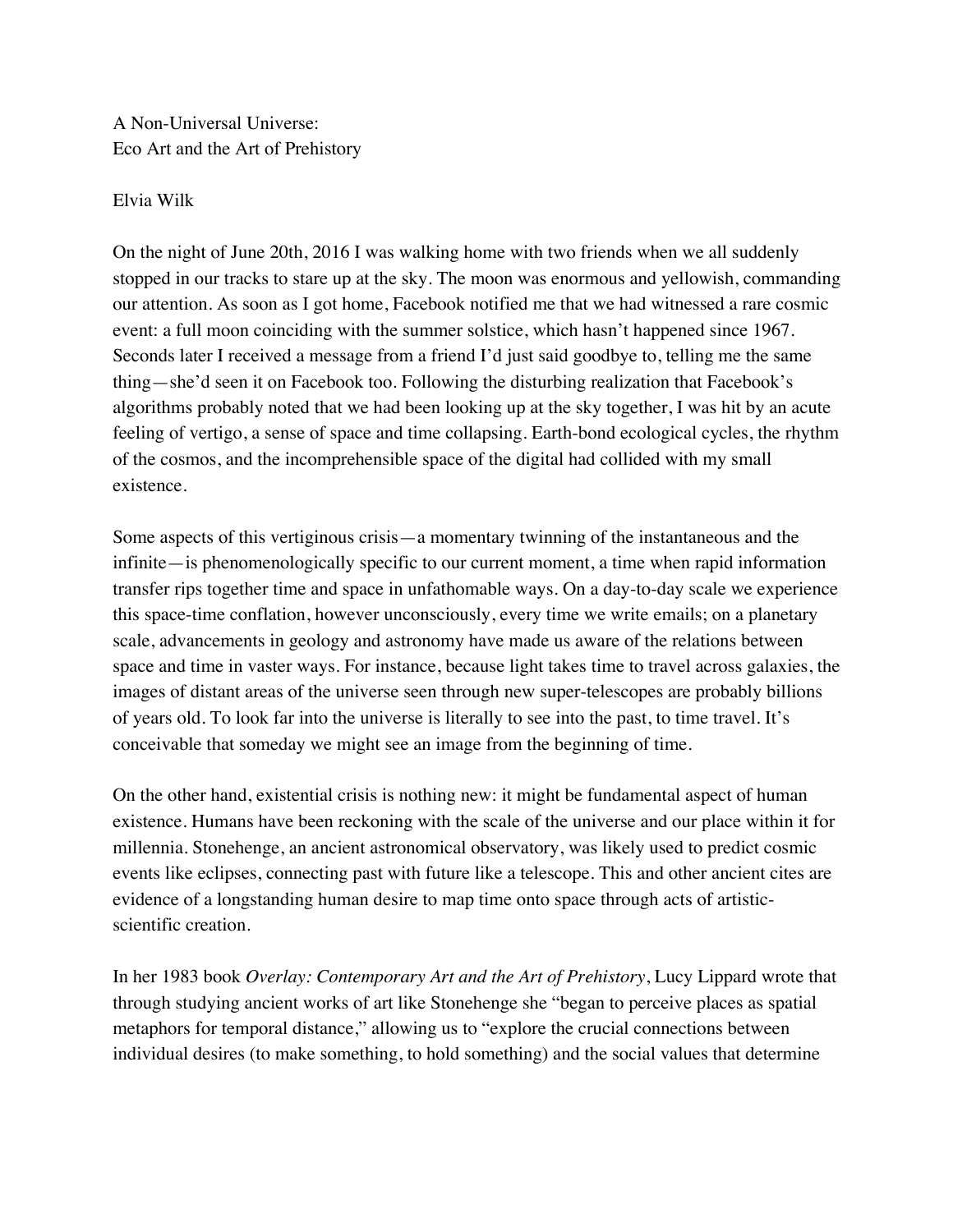what we make and why." Proposing a kind of time travel through art, she traced the use of basic, elemental forms in artistic practice while resisting any universalization of their meanings. From a circle of stones to a handprint on a wall, she sought connections while simultaneously affording cultural and historical specificity. It was in this tension between specificity and universality, through engagement with the natural environment, that she perceived the potential for political action in contemporary art.

Lippard began writing *Overlay* in 1977 while on a self-imposed nature retreat. She had hoped to find respite from the contemporary art scene, which she was exhausted with, and instead found herself looping back to it, prompted by her discovery of a line of ancient stones in the English countryside. This led her on a quest to reclaim "the symbolic possibility in contemporary art" through excavating its "subterranean layers"—the impulse behind the act of creation, the integration of art and life, and the origins of basic forms abstracted from nature. Acknowledging that any origin story is a cultural construction, and that the act of seeking origins is a political act, she deliberately moved away from discourse promoting anything "pure" or "natural," instead positing the telling and re-telling of cosmogonies as an act of political appropriation.

Lippard discusses many the works of the "originary" Land Art crew of the 1960s-70s, who came together first at the seminal 1968 *Earth Works* exhibition at the Dwan Gallery in New York City: Robert Smithson, Hans Haacke, Walter de Maria, and Dennis Oppenheim. But a large part of the book is devoted to bringing others into the discourse, particularly women such as Ana Mendieta, Louise Bourgeois, and Nancy Holt, who were relegated to the "nature" half of the nature/culture divide and therefore long left out of the Land Art canon. Precisely because of that cultural history, in my reading Lippard seems to suggest that women and other marginalized groups could find agency to deconstruct the boundary between art and life that many (white male) twentieth-century cultural movements had purported to do. While the re-integration of art and life had been "a major impetus in American art since the 1940s," such as in Abstract Expressionism and Modernism, Lippard argues that those "succeeded in expanding art's meaning in daily life only rarely," and that certain Land Art practices were achieving what they had not. $2$ 

The primary aspects of the Land Art that Lippard was interested in did not approach nature as primitive or universalizing, but as a vehicle for collective understanding and collective action as opposed to the general state of contemporary art at that time (and in ours) whose only collective logic was the force of the market. In a recent essay Jussi Parikka writes:

 $\overline{a}$ 

<sup>1</sup> Lucy R. Lippard, *Overlay: Contemporary Art and the Art of Prehistory*, The New Press, New York, 1983, p. 4.

 $^{2}$  Lippard p. 6.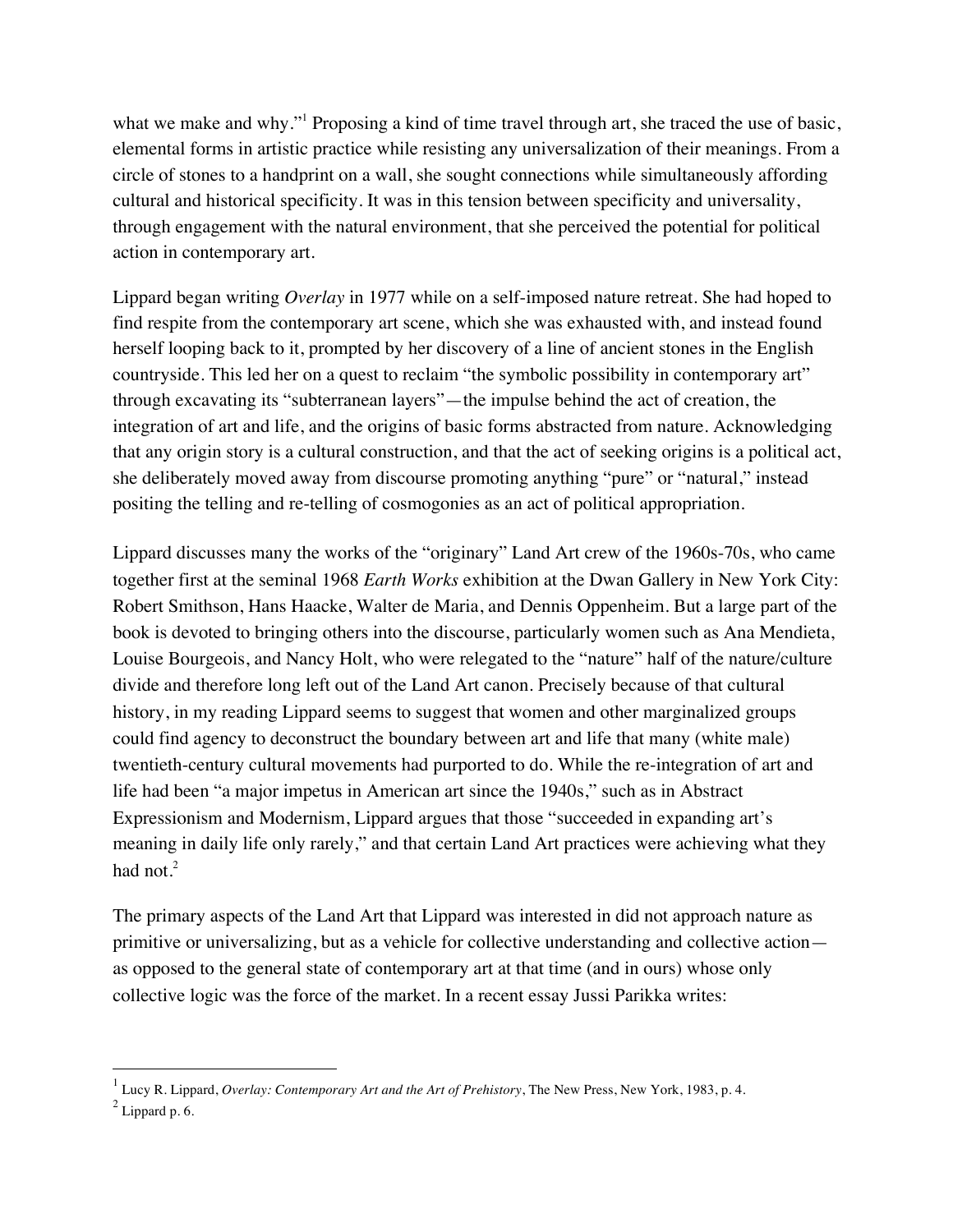It is significant that land art emerges after World War II; the dates identified recently as key to the Anthropocene era are the start of the nuclear (explosion) age and the Great Acceleration produced by a massive number of interlinked chemical, technological, economic, lifestyle and general biotic changes—as a broader environmental consciousness that was part of the emergence of earth works although the actual term Anthropocene came later.<sup>3</sup>

Given that the term Anthropocene is now in wide usage and that the "broader environmental consciousness" of the 1960s can only have intensified in the last decade, I'd like to propose another contemporary *Overlay* of artistic practice on Lippard's. These practices are polyvocal, but as shorthand I'll place them under the rubric "Eco Art." The "Eco" prefix connotes the fact that they are indebted (directly or indirectly) to the legacy of Land Art, and also refers to the current state in which our relationship with the environment has been itself commodified—the reduce-and-reuse environmentalism-lite non-ideology of the neoliberal subject.

Irmgard Emmelhainz summarizes our current condition as one in which

critical disposition, symbolic gesture, political position, and everyday life are completely dissociated. This dissociation leads to pervasive contradictions: denouncing hunger in Africa, but drinking coffee at Starbucks; expressing solidarity with Palestinians in Gaza, but consuming Israeli goods; protesting against violence, but exploiting one's own employees; opposing slavery, but buying clothing manufactured by enslaved people in Southeast Asia; expressing concern about global warming, but buying food in supermarkets; applying for government and corporate funds to produce projects that critique them. Our post-political and post-ideological era is characterized by a sharp discrepancy between political position, political action, and symbolic gesture.<sup>4</sup>

In this context, the potential of the symbolic gesture to be a collectivizing force has often become what Lippard feared it would: empty references to the "nature" and "the natural"; a recourse to empty abstraction with a false claim on authenticity and universality; an excuse for political inaction and a denial of art's socio-political entanglements rather than an incitement to creative action within them. Like the Land Art that Lippard championed as counter-practices, the Eco Art that I find interesting seeks engagement with the symbolic beyond its cooption. It represents life cycles themselves, not the token green arrows of the Recycle logo.

 $\overline{a}$ 

<sup>3</sup> Jussi Parikka, "Earth Forces: Contemporary Land Arts, Technology and New Materialist Aesthetics," *Cultural Studies Review*

<sup>&</sup>lt;sup>4</sup> Irmgard Emmelhainz, "Geopolitics and Contemporary Art, Part I: From Representation's Ruin to Salvaging the Real, *e-flux* journal no. 169, January 2016.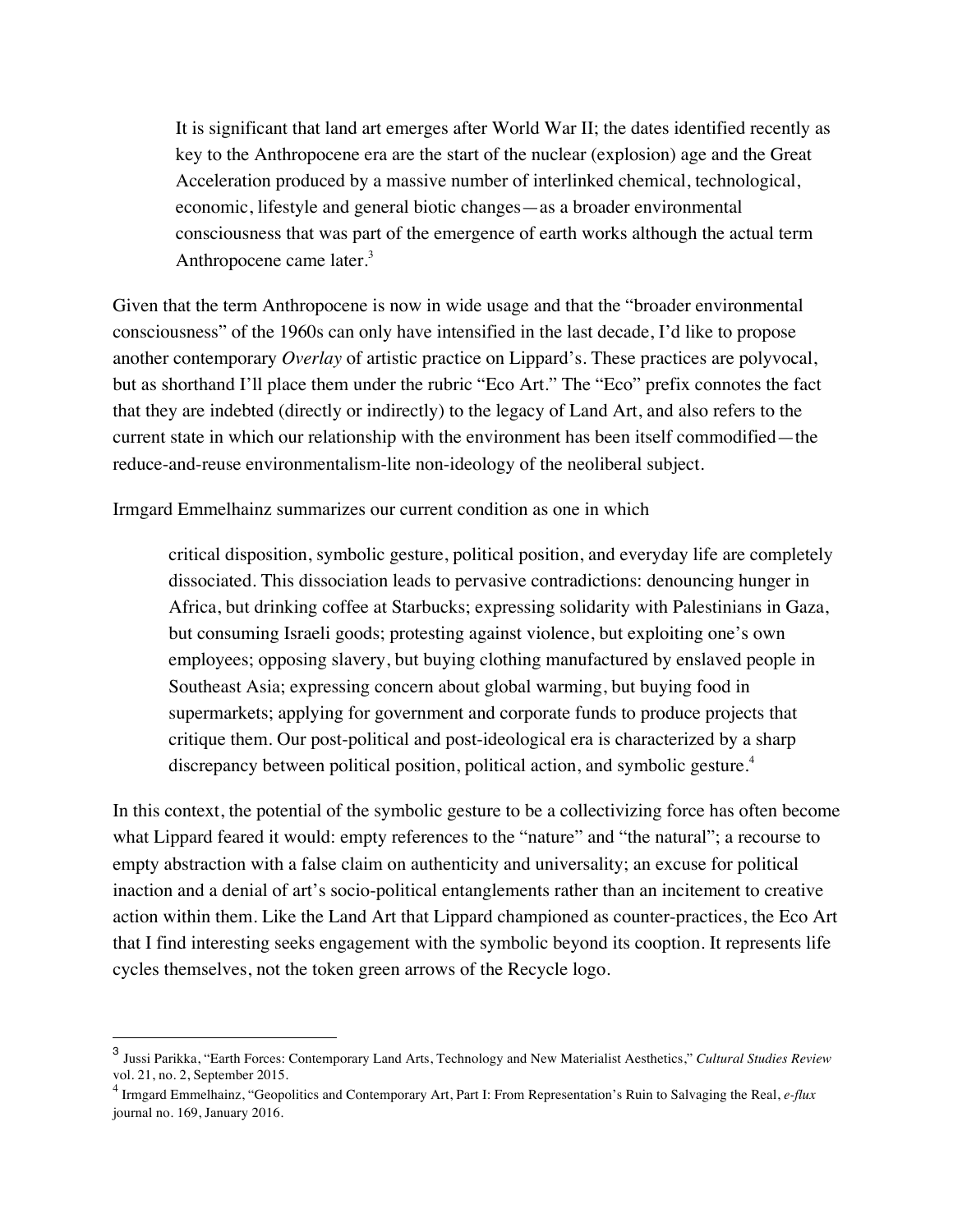It's worth noting that the same strategies central to Land Art as a historical phenomenon are in fact alive and well. Many artists find continuing relevance in building earthwork-style, sitespecific, temporary interventions in a landscape. Artists have been pursuing these strategies for a variety of reasons since the Paleolithic. But the Eco Art I'm referring to forges new strategies. Its aesthetics and methodologies are informed by the digital landscape as well as the physical one, which entails a new relationship between the sign and its referent. Eco Art has a different understanding of performativity than Land Art-style practices: it construes performance as a collaboration between living and non-living actors. And in this regard, formally its processes often resemble a closed loop rather than cycles of generation and decay—it is not ephemeral in the same way that much Land Art is. Eco Art is both generative and commemorative. Like Land Art, Eco Art employs ancient forms and symbols, but these are used with an awareness of their cooption.

Marguerite Humeau is a French artist who "explores the means by which knowledge is generated in the absence of evidence"—or the tenuous relationship between the scientific and the mythic. Her installations are performative in that they are anthropomorphic; they animate themselves. For *The Opera of Prehistoric Creatures* (2012), she used archaeological evidence acquired from the Natural History Museum to build a structure loosely replicating the mouths, windpipes, and lungs of prehistoric creatures, through which air is blown to approximate what sounds they may have made. Because there are no fossil records of the soft tissues of ancient creatures, she can only imaginatively approximate the way they would have been shaped, and so she imaginatively co-designs their bodies. In another sound sculpture titled *Requiem for Harley Warren "Screams from Hell"* (2015), geology becomes re-animated. "Inspired by recordings of 'screams' emanating from various fissures in the planet's crust," the piece "comprises a choir of shrieking and bellowing sculptures." Using various rare minerals to produce and amplify sounds and also power a burst of flame, her "requiem" is for a changing planet—and for a type of human relationship to a living Earth.

These constructions are imagined archaeologies, but are also imagined futurisms: what will happen to our own soft tissues when our own species is gone? Can information capture the way living systems work? In the series of mechanical processes that drive both these installations, a collaboration between human and non-human actors is forged, but not in the sense of a flat hierarchy: life is absent, but longed for. In a purely formal sense, the mechanics also acknowledge direct cause-and-effect relationships: this bellows prompts this flow of air which bursts this flame: an elegant Rube Goldberg implying the domino effect of human activity on the environment.

In a 2015 solo show called *Life Update* at Kunstalle Lissabon in Portugal, the Estonian artist Katja Novitskova displayed a cluster of sculptures referencing reproductive cycles but also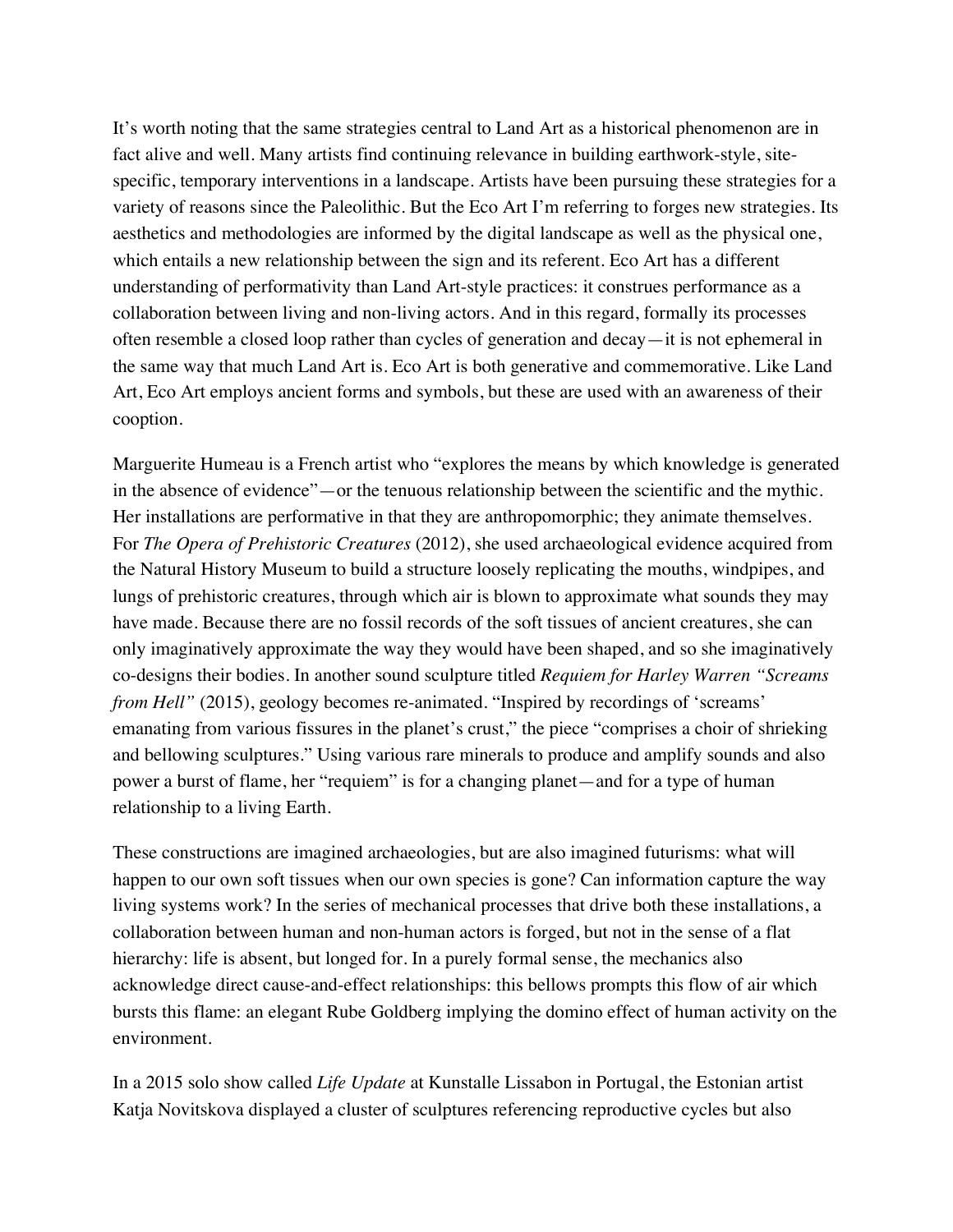absent of life. Along with a series of large, standing, two-dimensional prints of animals including a seahorse and stingray, she showed strange objects: metal frames holding hanging cradles that rotated, jiggled, blinked, and played soothing baby-music. These alien-like found objects are popular products for newborns. With names like "Peaceful Snuggles Swing 'n Sway," the electronically animated cradles ostensibly mimic soothing parental movements and sounds. Novitskova modified them with various glue-on attachments, like fake hair, to exacerbate the strange and uncanny curvature of the machines' arms and legs—meant to resemble organic forms, they look highly artificial and oddly predatory, leering and blinking, plugged into the wall with thick silver umbilical cords. Novitskova's juxtaposition of images of animals with incubator machines highlights the paucity of artificial reproductions of nature, but also, through aesthetic humor, sympathizes with the desire to do so. Like Humeau's imagined projections of the past, the empty cradles magnify what's absent: soft tissue.

In another projection of today as the future-past, Dora Budor brings up the ways in which even fixed materials that we take for granted as historically stable are in fact continually mutating. Today, not only the histories we tell but the way we conceive of what history as a form of preservation must change. Budor describes this process: "Spurred by climate change, bacteria have reappeared on some of the world's oldest mummies, rapidly decomposing their ancient skin into black slime. Once understood as stable, rigid and dead, biological and ecological forces have suddenly revived these deeply historical bodies in a Frankensteinian way – a symbolic indication of the current moment."

In the spirit of Frankensteinian metamorphosis, the Croatian artist works with cinema props left over from action and sci-fi movies like *300: Rise of Empire, Terminator 3: Rise of the Machines*, *The Fifth Element*, *Batman Returns*, and *Johnny Mnemonic*. She also borrows techniques from cinema special effects and makeup, like fake wounds and scars. A piece called *The Architect, Infected at the Bone* from 2014 overlaid scars taken from the effects department of *300* onto an electrical fuse box, whose wiring extended into the wall of its installation. In a series of works as part of the exhibition *Spring* at Swiss Institute in 2015, set props from *The Fifth Element* were artificially aged using weathering paint and integrated into an organic-looking armature of epoxy clay and latex prosthetics meant to look "diseased." This recontextualization at once portrays the props as precious cultural artifacts and scraps of detritus leftover from a passed or passing era. Encased in a network of imitation soft tissues, the future-fossil is reanimated as part of a new system of infrastructure and maybe of values too.

Another strand of Eco Art does incorporate living organisms. Rather than intervene in the natural landscape as Land Artists did, these works bring chunks of nature into the exhibition space. One well-known example is Abraham Cruzvillegas' empty garden plots in the Tate's Turbine Hall (*Empty Lot*, 2015), planters filled with soil that called for intervention on the part of visitors, who